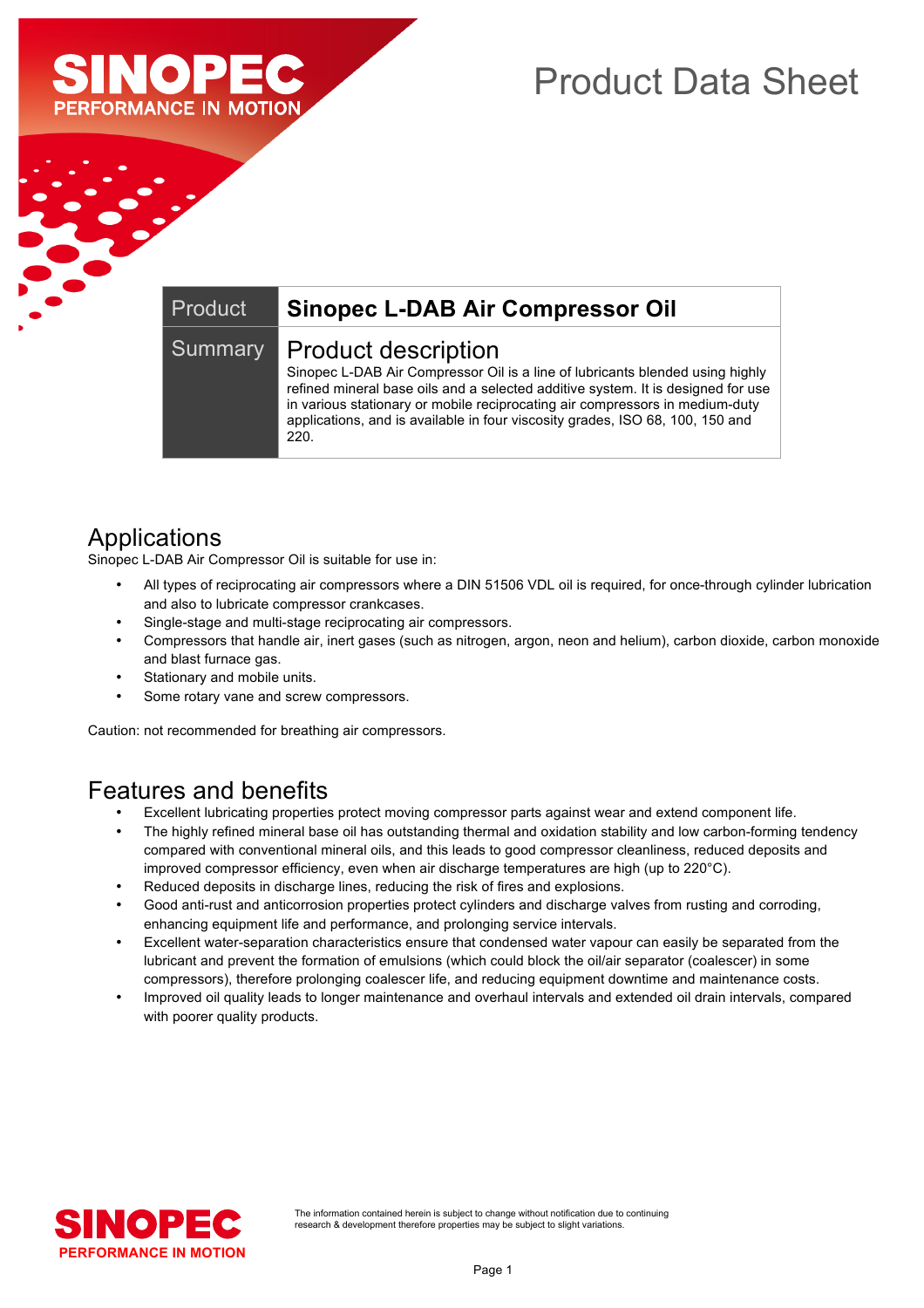# Product Data Sheet

# Typical data

| <b>Sinopec L-DAB Air Compressor Oil</b>                                                  |       |                |                |                 |
|------------------------------------------------------------------------------------------|-------|----------------|----------------|-----------------|
| ISO viscosity grade                                                                      | 68    | 100            | 150            | 220             |
| Kinematic viscosity, ASTM D 445                                                          |       |                |                |                 |
| $cSt@40^{\circ}C$                                                                        | 71.6  | 101.1          | 146.6          | 217.7           |
| cSt@ 100°C                                                                               | 9.03  | 11.13          | 14.36          | 18.6            |
| Viscosity index, ASTM D 2270                                                             | 100   | 94             | 95             | 95              |
| Aging characteristics (200 $^{\circ}$ C, air, Fe <sub>2</sub> O <sub>3</sub> ), ISO 6617 |       |                |                |                 |
| evaporation loss, %                                                                      | 9.45  | 5.76           | 3.51           | $\qquad \qquad$ |
| Conradson carbon residue increase, %                                                     | 1.46  | 1.14           | 1.93           |                 |
| Foaming characteristics, sequence 1, ASTM D 892                                          | 50/0  | 50/0           | 50/0           | 50/0            |
| Neutralisation number, mg KOH/g, ASTM D 664                                              | 0.46  | 0.22           | 0.59           | 0.63            |
| Rust prevention, rating, ASTM D 665                                                      |       |                |                |                 |
| distilled water                                                                          | pass  | pass           | pass           | pass            |
| Copper corrosion, 3 hours @ 100°C, ASTM D 130                                            | 1b    | 1 <sub>b</sub> | 1 <sub>b</sub> | 1 <sub>b</sub>  |
| Sulfated ash, wt%, ASTM D 874                                                            | 0.12  | 0.12           | 0.12           | 0.14            |
| Pour point, °C, ASTM D 97                                                                | $-15$ | $-12$          | $-7$           | $-9$            |
| Flash point (COC), °C, ASTM D 92                                                         | 237   | 270            | 258            | 278             |
| Density $@$ 15°C, kg/l, ASTM D 4052                                                      | 0.873 | 0.877          | 0.885          | 0.890           |

These data are given as an indication of typical values and not as exact specifications.

# Industry and OEM specifications

| Sinopec L-DAB Air Compressor Oil meets the performance requirements of the following industry<br>specifications: |                  |  |
|------------------------------------------------------------------------------------------------------------------|------------------|--|
| <b>DIN</b>                                                                                                       | 51506 VDL        |  |
| GB <sup>1</sup>                                                                                                  | 12691-90 (L-DAB) |  |
| <b>ISO</b>                                                                                                       | 6743-3A-DAB      |  |

 $1$  Note: 'GB' standards are the National Standards of the People's Republic of China.